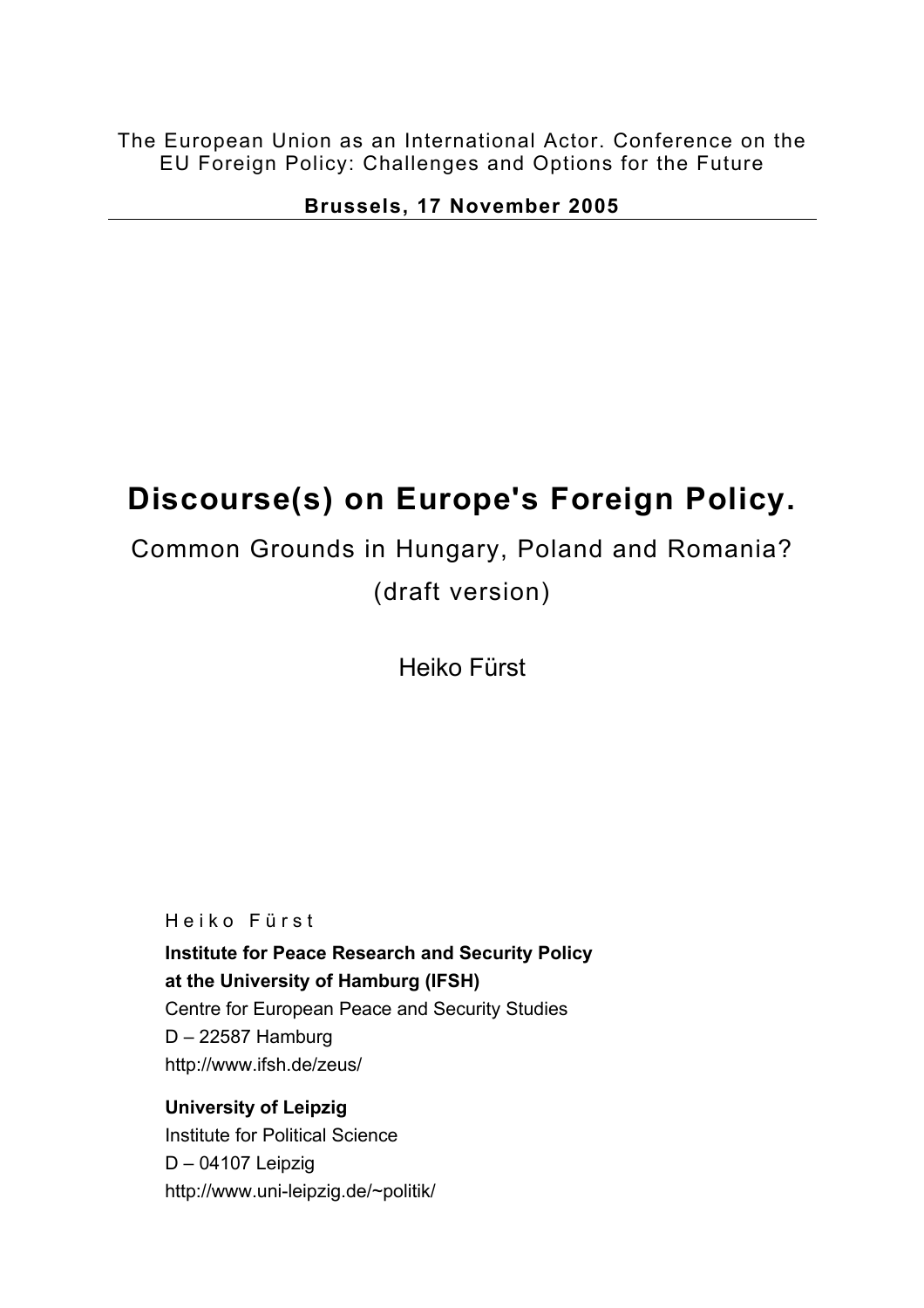## **Introduction**

Only a few years after its founding in 1957 the European Community was already regarded as the prototypical example for integrative processes. Internationally and in the Community itself its success in integration is as well recognised as its economic capacity. Although many steps have been undertaken since 1970 to strengthen foreign policy cooperation as well, progress in this field has been far more difficult to achieve and the call for Europe to speak with a single voice in international affairs at last has been heard for years. The first notable step in this direction was taken with the introduction of the Common Foreign and Security Policy (CFSP) in the treaty of Maastricht. Installing the High Representative for the CFSP with his staff of counsellors, currently comprising almost 50 members, and linking the WEU to the second pillar of the European Union in the Treaty of Amsterdam have been further stages on this path. Another step forward would have been renaming the High Representative the 'Union Minister for Foreign Affairs' as set out in the constitutional treaty and strongly linking the post to the European Commission as well as endowing it with the duty to represent the Union in international affairs (so far performed by the Troika). However, the negative votes by France and the Netherlands against the constitutional treaty have frozen this most recent reform task although foreign policy integration seemed to have been slowing down even before. The conflicts in the run-up to the war against Iraq with the signing of the 'letter of the Eight' and the Vilnius declaration by the majority of the East-Central and Southeastern European candidates in particular, strengthened the sceptical stances on the European project. The acknowledgement of high plausibility granted to the oversimplified and inappropriate construction, which separated the 'old' Western European countries from the 'new' Eastern ones, did not correspond to the actual dividing lines. Rather it exposed how inadequately analysed the foreign policies of the new member states and those aspiring to membership have been to date. For this reason, the foreign policies of two of the most active and already incorporated states, Hungary and Poland, as well as Romania, which is going to accede in the next round, will be closely examined in this paper. The research interest will on the one hand concentrate on those basic foreign policy directions that have been established in these countries since the system change and on the other hand it will watch their anticipated effects on foreign policy cooperation within the European Union. In this respect the paper at hand will analyse the military security concept as one exemplary line in basic foreign policy discourse. It will show how this discourse has developed since 1989 and how it has correlated with policies in the European Security- and Defence Policy (ESDP) within the framework of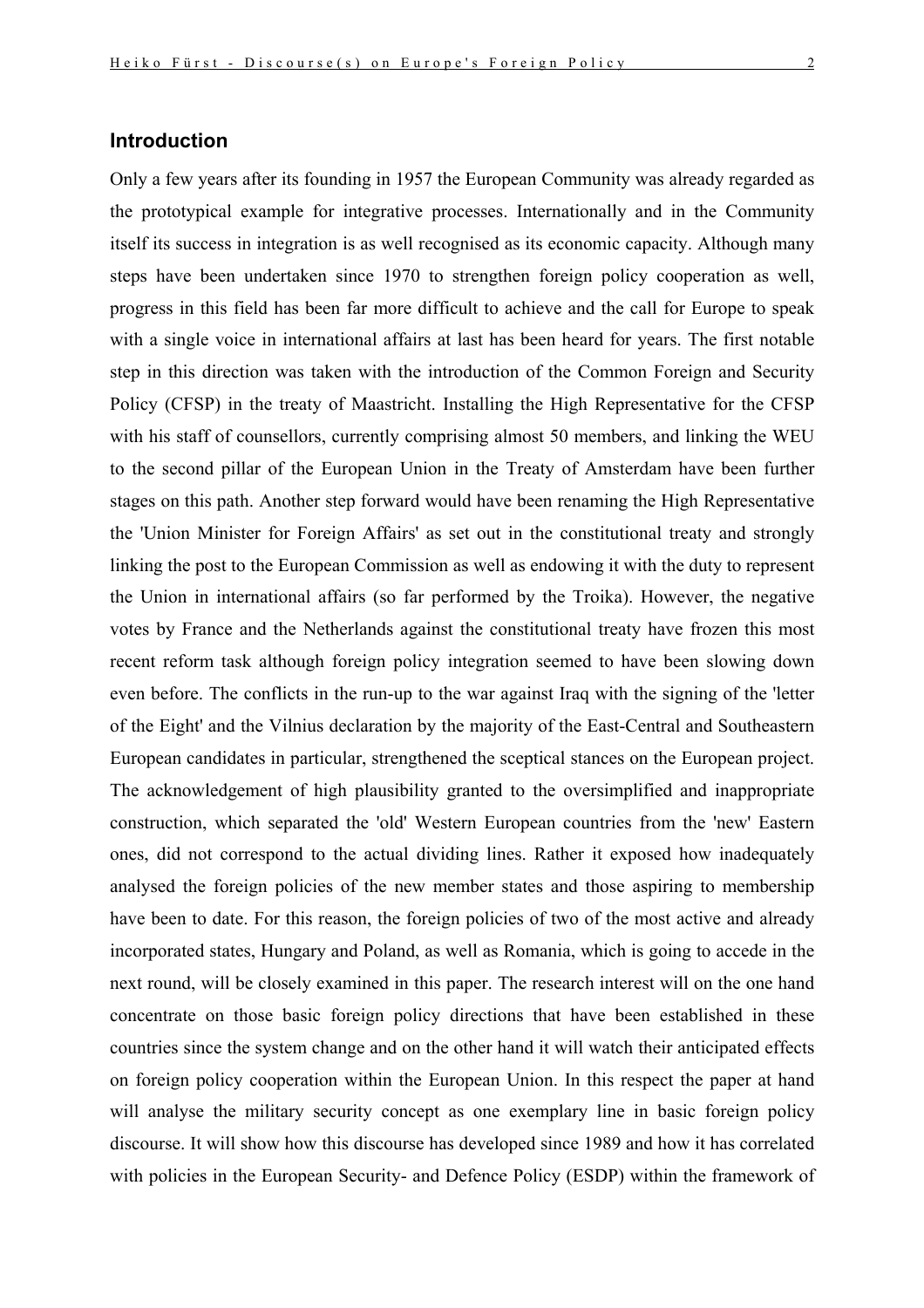CFSP. First though, attention will be drawn on those theoretical and methodological issues on which the paper rests.

### **Theorising European Foreign Policy**

Research on European foreign policy (EFP) is faced with two difficulties. The first involves the question of its formation, i.e. its policy actors. Here, the central dividing line is the analytical focus of the study. While some authors treat the Union as *sui generis* and start their research on Union level (Whitman 1998, Stavridis 2001, Winn/Lord 2001, Ehrhart 2002, Smith 2002, Schneider 2004), others concentrate on the nation-states and try to measure the degree of influence individual countries have on shaping EFP (Hill 1996, Howorth 2000, Ehrhart 2002a, Müller-Brandeck-Bocquet 2002, Wagner 2002, Knowles/Thomson-Pottebohm 2004). Depending on the approach applied, EFP will end up with being centred around either Union- or nation-states-level. Situated between these two poles are multilevel- and governance-approaches (Filtenborg/Gänzle/Johansson 2002, Jachtenfuchs 2003, Schimmelfennig/Wagner 2004, Smith 2004c). To date, however, the latter have been applied too rarely in EFP-research. Moreover, even these approaches simply add a complexity factor between the different levels of decision-making and thus only insufficiently contribute to the balancing of the two extremes.

The second difficulty refers to the quality of EFP. Here, proponents at one end of the spectrum have a critical stand on CFSP-cooperation and assign a more declarative character to it (cf. Grieco 1995, Gordon 1997, Zielonka 1998, Hoffmann 2000). Studies of this kind conclude: "the member states clearly do not often act together (much less, effectively) on international issues" (Smith 2004a: 1). As a result of increased cooperation in recent years, especially since the summit meeting in St. Malo, proponents of this pole have, however, grown increasingly silent. Agents of the opposing standpoint view foreign policy cooperation as a process of continuous integration, put forward by institutionalisation (Garrett/Weingast 1993, Smith 2003, Smith 2004b), adaptation of norms and perceptions (Smith 2000, Tonra 2001, Øhrgaard 2004) or neo-functionalist spillover processes (Haas 1992, Haas 2001). These approaches have dominated the discussion in recent years. The split among European states following the Iraq war has, however, caused significant doubts about the plausibility of these approaches as well.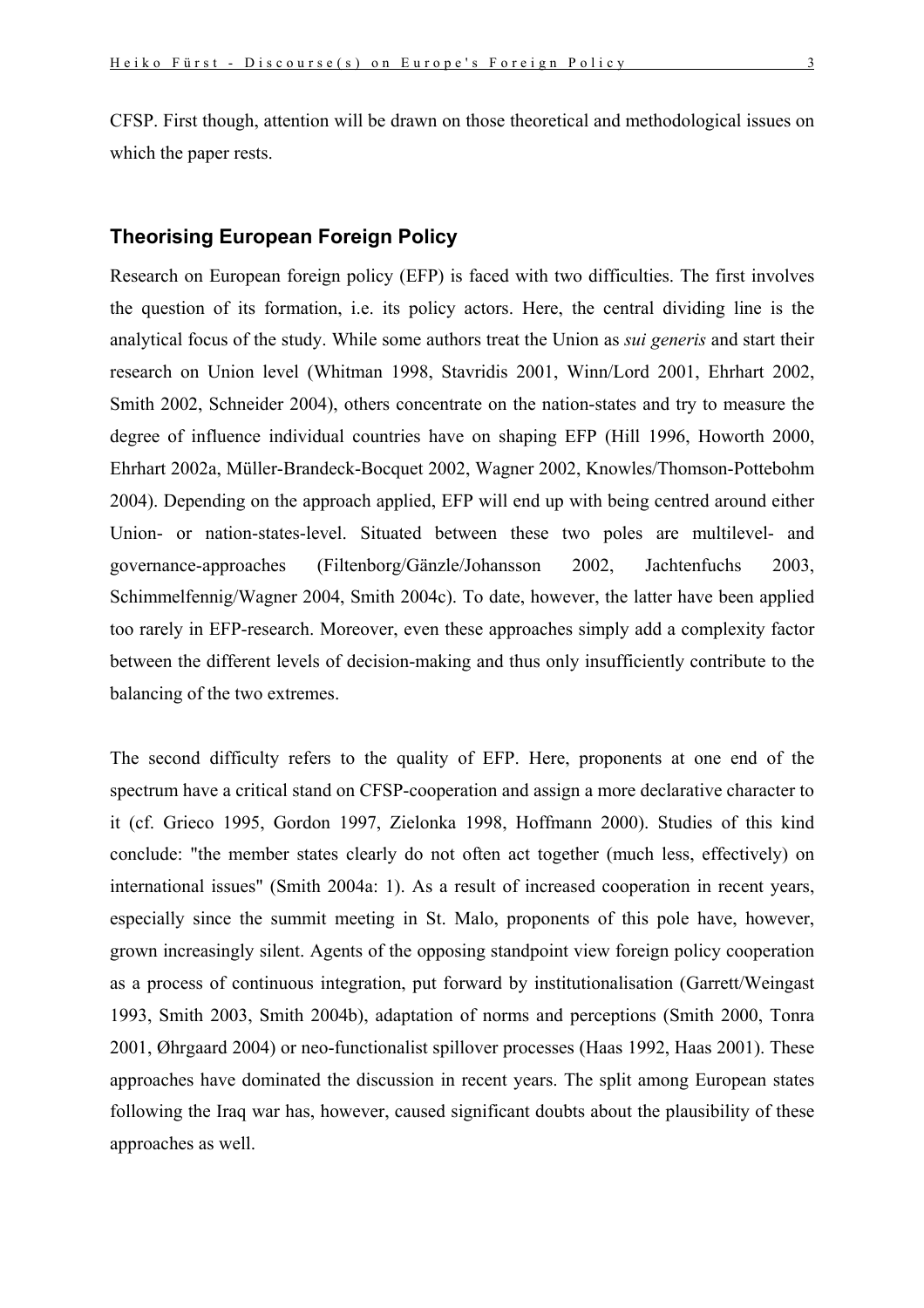Against these difficulties, an approach for analysing EFP that on the one hand balances between nation-state and Union-level and on the other allows conceptualising the qualitatively conflicting developments following the summit of St. Malo and the Iraq war is a challenge for the research on EU's foreign policy.

The paper at hand proposes a discursive-constructivist approach, which aims at evaluating debates on the level of national political actors, first to obtain the spectrum of policy options relevant for future directions in CFSP, and secondly to shed light on their positions towards Europe's foreign policy. I will argue that this approach has the following advantages compared to others: (1) it is neutral towards the problem of focusing either on national or Union-level, (2) it offers a methodologically minimalist research design with very few theoretical axioms, and finally (3) although it shares the constructivist viewpoints with respect to the above mentioned second difficulty, it does not conceptualise EFP as continuously integrating, but views the interplay between domestic actors and national decision makers and the pressure for harmonisation as equally influential.

# **Language and Foreign Policy**

In recent years a number of discourse-analytical studies have already appeared in political science and IR. These analyses, however, operate within an extensive range of (different) ontological and epistemological suppositions. The approach applied here is based to a large extent on the poststructuralist theory of Ernesto Laclau and Chantal Mouffe (Laclau/Mouffe 1985). With respect to foreign policy analysis two other approaches are notable. The first is the Securitization approach developed by the Copenhagen School (i.e. Ole Wæver and associates, cf. Wæver 1996, Larsen 1997) and the second the conception of discourseanalytical foreign policy analysis developed within the framework of the Pafe-project (Project on the Comparative Analysis of Foreign Policies in Europe), which originated in the environment of Hanns W. Maull at Trier University (Joerißen/Stahl 2003). Beyond this, David Campbell's exploration of U.S. foreign policy (Campbell 1998) as well as Thomas Diez' analysis of the British debates on Europe, conducted within the framework of European integration studies (Diez 1999a), provide additional insights into the functioning and structure of political discourses.

The poststructuralist approach applied here builds on Wittgenstein's supposition that the meaning of words is aligned with their playful use in language games. This means, that in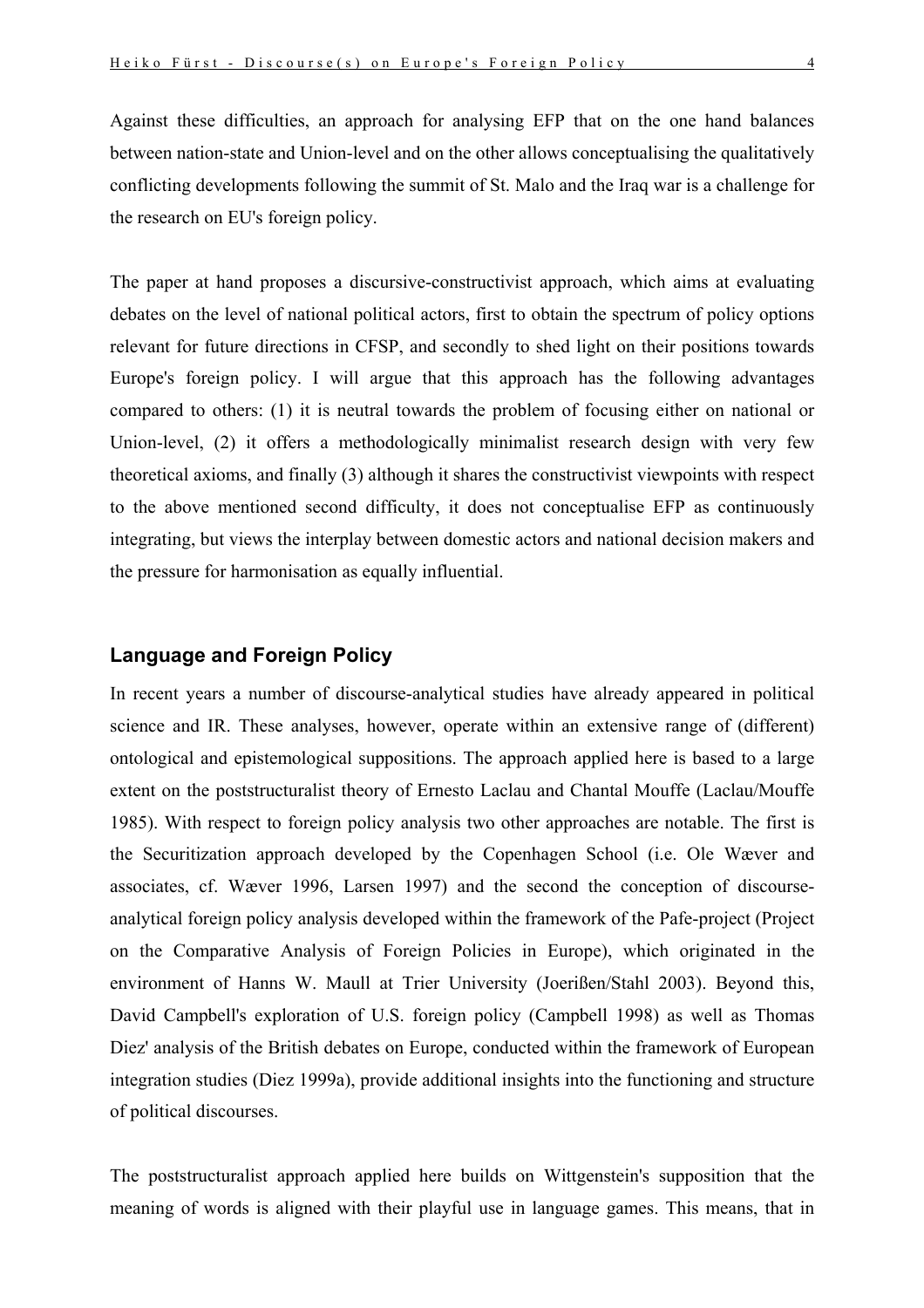order to grasp the meaning of a language sign correctly, the systemic context of its appearance, the discourse, must be scrutinized. Hence, in the process of its linguistic articulation elements without meanings are to be placed into contingently differential positions (moments) and through this process meaning is produced (Laclau/Mouffe 1985: 105f). Although all arrangements of linguistic elements are contingent, over the course of time there will be certain constructions of meaning, which dominate others. This happens in so-called hegemonic articulations, by which certain moments are privileged over others under the influence of power. This way, complex networks of differential positions emerge, which are continuously rearticulated and thereby continuously modified. Thus, in contrast to structuralist approaches the theory of Laclau and Mouffe does not assume a perfect and completed structure will ever appear. Instead, structures are always in the process of redefinition and at the same time are continuously stabilised by hegemonic articulations.

Linguistic and meaning networks therefore create reality in the sense of establishing boundaries and contexts, which open and restrict option-spaces for political action. Furthermore, they even generate political action. Concerning this, Diez has referred to the performative character of speech: "Language is performative in that it does not only take note of, say, the founding of the European Economic Community (EEC). Instead, it is *through* language that this founding is performed" (Diez 1999b: 600). In this sense analysing linguistic conceptions of European foreign policy within a constructivist research design achieves concrete political relevance. A study of such a design not only analyses optional spaces of political action, but also their changes and permanent redefinitions.

Discourse-theoretical research is neutral with respect to the question of a national or a Union focus, since – in contrast to Luhmann's systems – discursive ones are to be understood as *open* systems. Despite the close connection among speakers of a common language, national borders cannot automatically be regarded as the boundaries of discourses. In particular in the case of foreign policy and to an even stronger extent of the CFSP, the facets of these discourses in a country are first developed on an executive level or in the apparatuses attached to the respective Ministries. They are in close communicative contact with the appropriate expert cultures on Union level and in these transnational contexts they develop discursive "networks that superimpose themselves on the individual states" (Burgess/Tunander 2000). In this sense integration-theoretical studies have observed consultative or cooperative reflexes (Nuttall 1992, Tonra 2001). However, since the political participants continue to act in the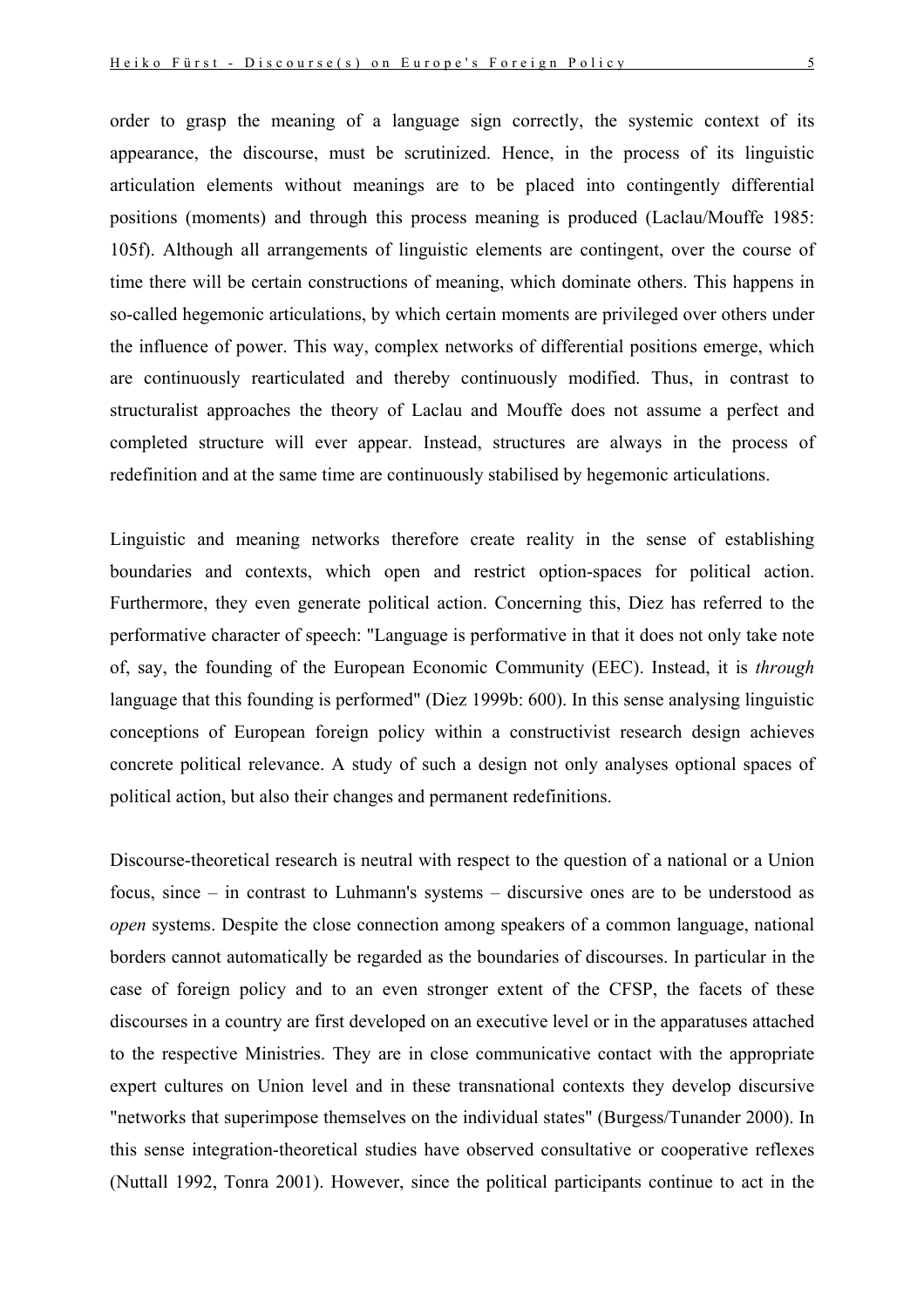respective national discourse systems as well, these expert discourses have a high probability of becoming convergent with the established discursive formations of a society. Nevertheless, in the beginning they may run contrary to some aspects of the more general discourses, since at that time they will not yet have been debated sufficiently in the national public sphere. Nonetheless since European political actors regularly have to be re-elected by their national citizenry, any possibly divergent discourses, will likely become harmonised in the course of election campaigning at the very latest. No democratically elected government will be able to act over the long term against the will of its population, without being confronted by public pressure or risking being voted out of office (Nadoll 2000: 11. Marcussen/Risse/Engelmann Martin et al. 2001: 102). The analysis of discursive systems on the political level thus reflects the level at which different worlds communicate, although it may also be assumed that the discourse characteristics on this level neither inevitably find their first nor necessarily their most pronounced expression.

## **Doing Research with Discourses**

Discursive constructions result from complex social interactions. For this reason no mechanically applicable procedure of research such as those in quantitative analyses can be utilized to clarify these constructions. Since qualitative procedures have to be applied to reveal discursive patterns, which cannot be represented in strict positivistic terms, some researchers doing discursive analysis are tempted not to explain their methodology at all. This is often and rightly criticised by proponents of other approaches (cf. Wagner 2002: 198, fn. 139). The difficulty of discursive-analytic procedures with methodological questions is based, among other things, on the fact that they differ significantly from traditional approaches in ontological, but particularly in epistemological terms. Additionally, methodological questions are often posed in terms of positivistic epistemologies that cannot be applied to post-positivist research designs. It is for instance almost impossible to either answer the question of causal relationships between discourses and political action or to unveil *the* 'politics-relevant discourse' (Harnisch 2003: 338), because discourses represent open systems and, depending on the specific construction, *various* discourses may be politically relevant. Because of this, the current paper is less concerned with predicting actual policymaking than with disclosing those structural linkages in the EFP-discourse that mark the boundaries of what can be meaningfully articulated and therefore have potential to become implemented politically (cf. Diez 1998: 145). Beyond that, two further aspects are significant for the investigation: (1) correlations between the Hungarian, Polish and Romanian EFP-positions and their anchorage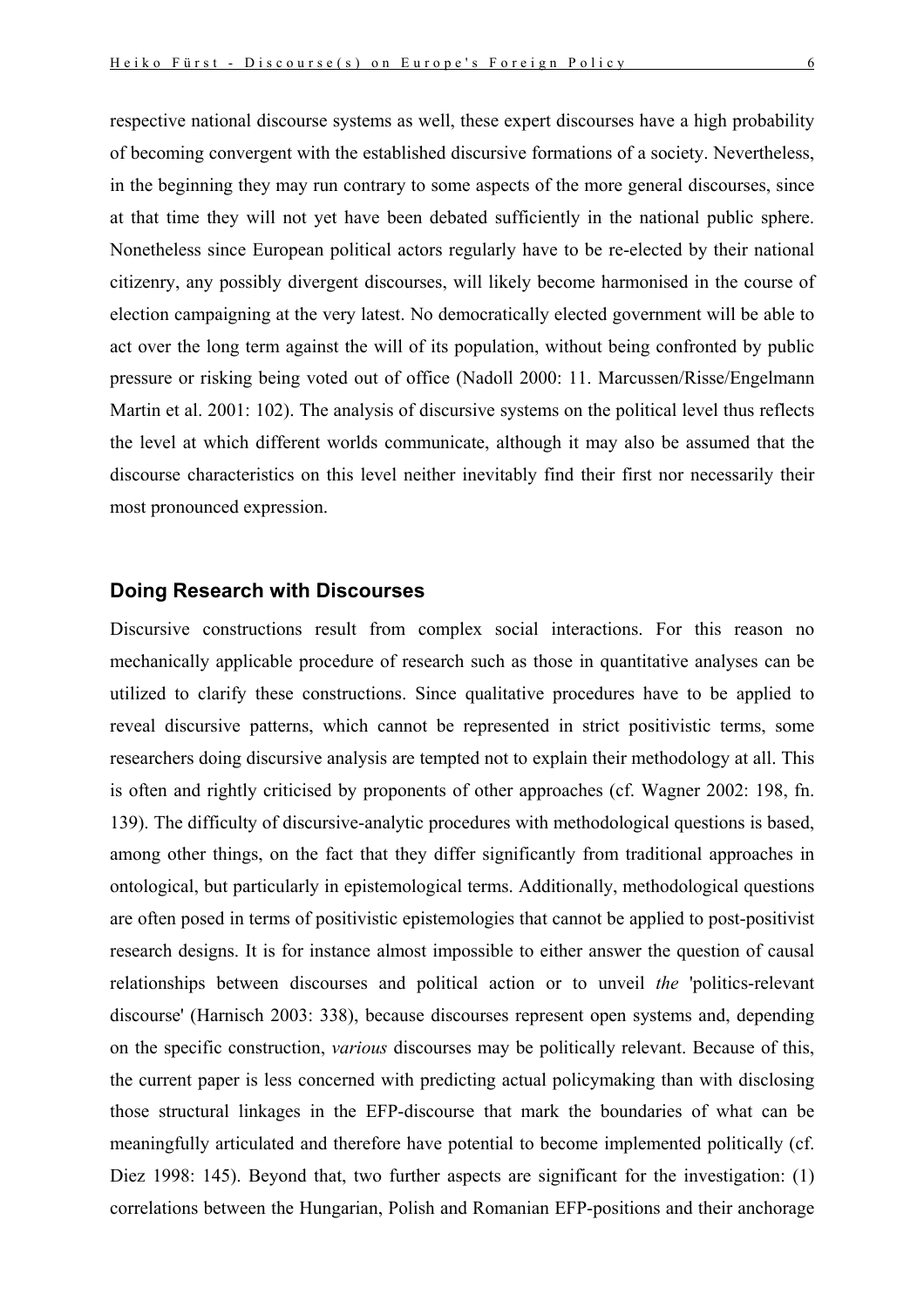in the respective EFP-discourse, (2) correlations between the individual national expert discourses and the individual basic national discourses. According to the theoretical assumptions underlying the project one would expect that there would exist significant convergence among the national EFP-positions resulting mainly from participation in the same expert communities. Nevertheless, it is not assumed that these positions are reasoned out in the same way. Deviations are to be expected in particular in those areas, in which distinct state-specific basic discourses have developed after system change.

The analysis of foreign policy discourses is based primarily on published texts and statements by politicians and members of the respective Ministries of the three countries during the period between 1989 and 2004. With respect to text genres the corpus includes speeches at numerous national and international institutions, essays, interviews and public statements accessible in newspapers and press releases. These are examined by qualitative content analysis. The content focus is on the discourses on foreign and security policy, oriented towards the European Union and transatlantic organisations. Not – or only partly – considered are foreign policy relations with other states, cooperation with and policies towards non-European regional organisations and discourses focusing on European neighbourhood policy. Included however are those neighbourhood relations, which seem to have constitutive effects on the general foreign policy discourse or concern such neighbours, who possess substantial relevance for the foreign and security policy of the European Union.

The analytical focus at first contains the deeply layered identity structures of foreign policy action. Identity in this context is understood as a construct of equivalences within discursive systems of differences, which is used for dissociating single systemic moments from others. By using identities, state borders, groups, and individuals are constituted and historically layered (Campbell 1998: 9f). Foreign policy analysis therefore has to deal with this establishment of linguistic differences, by which topical issues, problems and actors of the international sphere are to be defined against the background of the national<sup>1</sup>. Second, special attention [beyond that] is paid to the country-specific constructions of security policy issues. Security policy has to be conceptualised as an outstanding special case of foreign policy, characterised by dealing with questions of the very existence of a community. In the approach of the Copenhagen School security issues are produced by speech acts in spaces of "multiple and contested meanings" (Lipschutz 1995: 7, Wæver 1995: 55). Within these spaces there is a

1

<span id="page-6-0"></span> $<sup>1</sup>$  Unfortunately, due to space limitations this aspect cannot be considered in the current paper.</sup>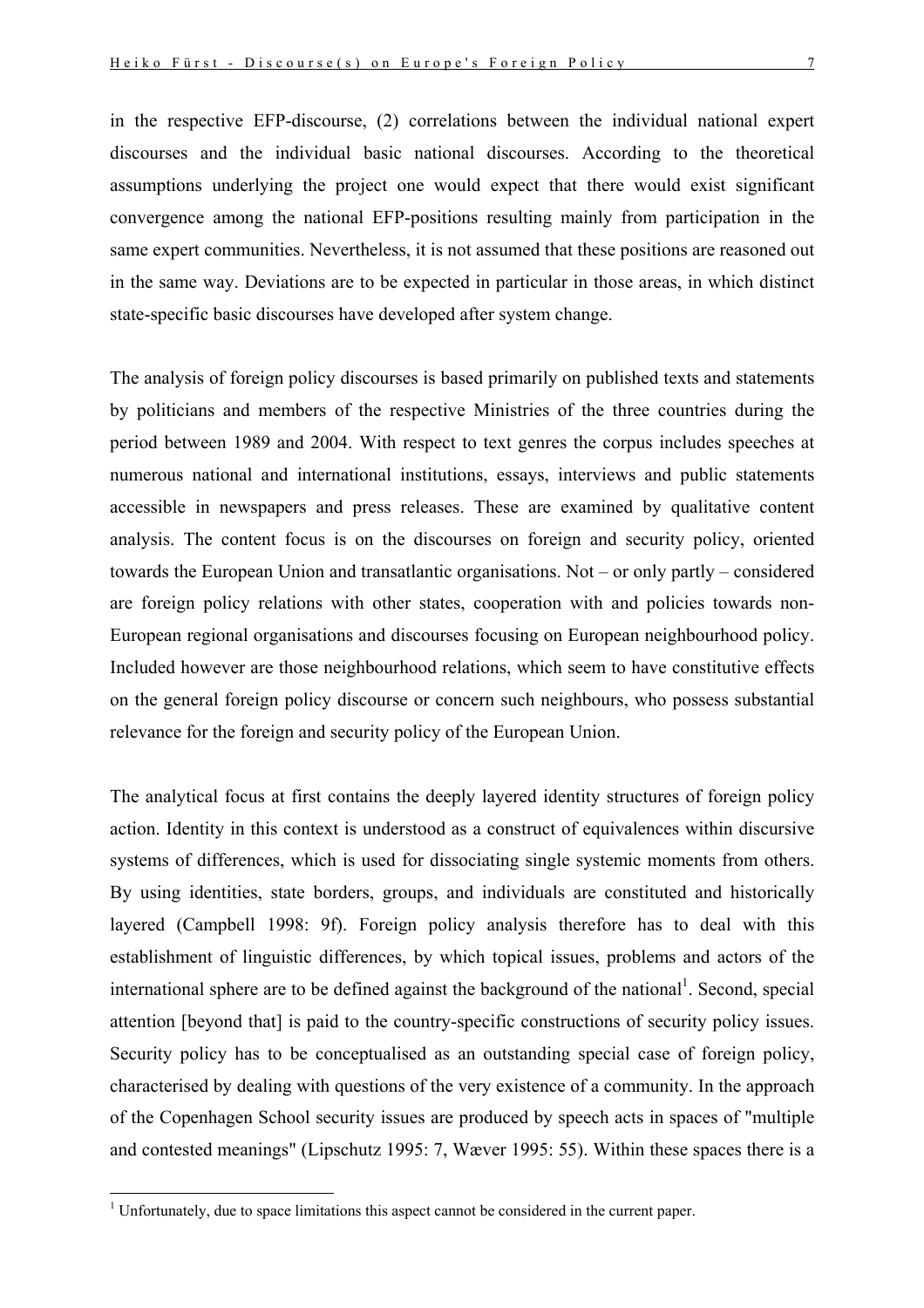contest for hegemony and thereby for defining power in constructing security. Every policy field may attain the status of security relevance. Thierry Balzacq has pointed to the importance of national identity constructions and the inequality of access to discursive resources in constructing security issues (Balzacq 2005). Third and finally the respective EFPdiscourses will be closely examined. In the accession countries this discursive strand has developed relatively late and in Romania where Union membership is still ahead, it is not very pronounced even today.

### **Military security aspects in national foreign policy discourse**

The following section will present the national and European foreign policy discourses of the three countries with respect to military security aspects. Military power is often seen as the central category of foreign and especially security policy. Yet, constructivist research reveals that military power need not necessarily be the decisive factor in security policy (Buzan/Wæver/de Wilde 1998). Despite rather similar preconditions in Hungary, Poland and Romania after system change, military security has taken very different shapes. Here the dissimilar prior bases of the policy field in the three countries has to be considered first. In the Hungarian case opposition and dissident groups were able to assemble even during the time of the moderate regime under János Kádár and since the signing of the CSCE final act in Helsinki and particularly following the inauguration of Zbigniew Brzezinski as advisor to US president Carter. After 1989 Hungary built the new system onto this pool of persons. The two parties receiving the majority of votes in the first parliamentary elections represented the national and liberal wings of the former regime critics. The group in third place in terms of voters was a re-established pre-1948 party. This constellation has shaped foreign policy priorities in post-communist Hungary. The first government and its Prime Minister, József Antall, argued for a historic rift and the opening of a 'new chapter in our history' (Antall 1990: 158). Security in Europe would have been ensured within completely newly arranged coordinates. Military power capacities were subject to a process of de-securitization in this phase. Thus the provisional president Szűrös stated that Europe was moving towards a nonalignment, in which military means would play only a small role (Szűrös 1990: 149). Also Defence Minister Für observed that, "military aspects of security have been relegated to the background" (Dick 1994: 310). The new security problems, so the Minister of Foreign affairs Jeszenszky, are of a non-military character (Dunay 1993: 25). Accordingly Hungary strove foremost to dissolve the extant politico-military structure of the Warsaw Pact. Hungary, as the only East Central European government to do so, pleaded in June 1990 for its liquidation at a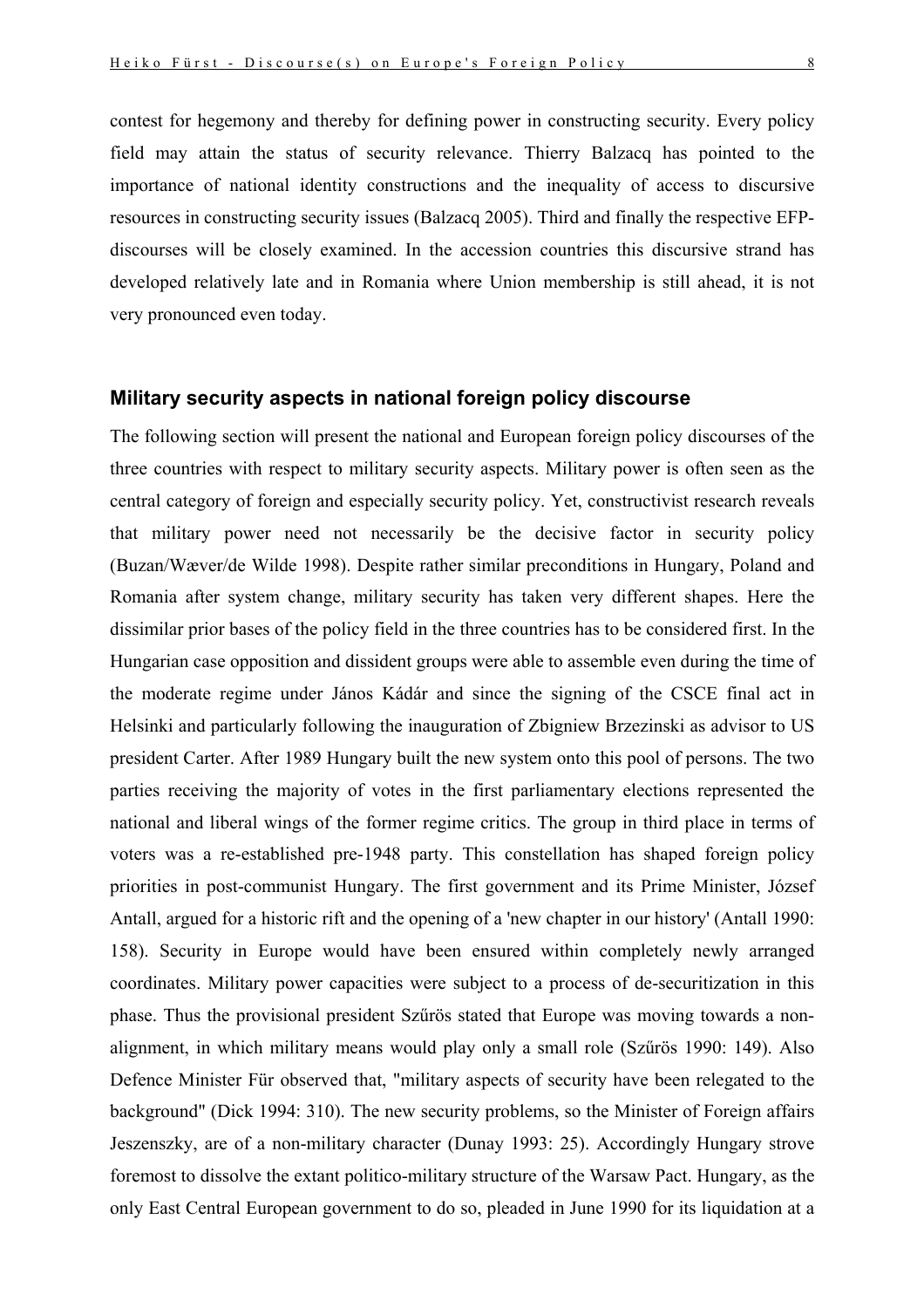meeting of the contracting states. In the spring of the same year liberal deputies brought a corresponding resolution into parliament. Hungary's statehood, so the argumentation, is not threatened at present and thus its security must rest on other foundations (Vásárhelyi 1990). Critical voices from the post-socialist ranks like former Foreign Minister Gyula Horn who held that a small country like Hungary needs to weigh such steps carefully (Horn 1990) did not have discursive power in this constellation. Up to the time that his party took office in Hungary the perception that even in the new era one lives in a "very complex and unfortunately unstable region in the middle of Europe" (Kovács 1995) had been generally accepted. Euroatlantic integration was seen to be serving as security against the various risks. Since Russia no longer posed a military danger to the Socialists either, Horn also argued without reservations and in strict categories for unconditional Western integration: Hungary is a sovereign state, which decides on its own whom it wants to follow. 'The Russians have no voice in this regard. That's not their concern. It's as simple as that' (Horn/Aust/Kogelfranz 1997: 113).

In Poland too a political opposition had already been constituted in communist times, though it had been forced into the underground after the imposition of a state of war in 1981. Nevertheless, oppositional groups continued to exist and developed the personnel reserve of reform-oriented actors, with whom negotiations in the Round Table talks proceeded. In the first semi-free elections they occupied all the mandates with any achievement potential. Contrary to Hungary however, Poland up until now has not succeed in establishing a consolidated party landscape. Despite the instabilities of the governing system a consensus discourse on foreign policy developed. Scarcely any controversial (discourse) lines developed and from the very beginning it produced fewer discourse exclusions than was the case in Hungary. Although Mazowiecki's Solidarność government also turned to the West, its insistence on the immediate dissolution of the Warsaw Pact was far less accentuated. In security discourse, Foreign Minister Skubiszewski articulated an 'essential dilemma' of Polish politic, originating in its geographical position between its "powerful neighbours" Germany and the Soviet Union (Skubiszewski 1991). Hence the negotiations over a departure of the Soviet army troop units stationed in Poland proceeded taking into consideration those voices, which insisted that the troops would only be removed if the 'German problem' were solved (cf. Skubiszewski 1990). For that reason the military component in Poland remained securitized. Even though there were supporters of the reducing the military aspect here too, they were made 'speechless' at the latest with the Muscovite coup in 1991. While in Hungary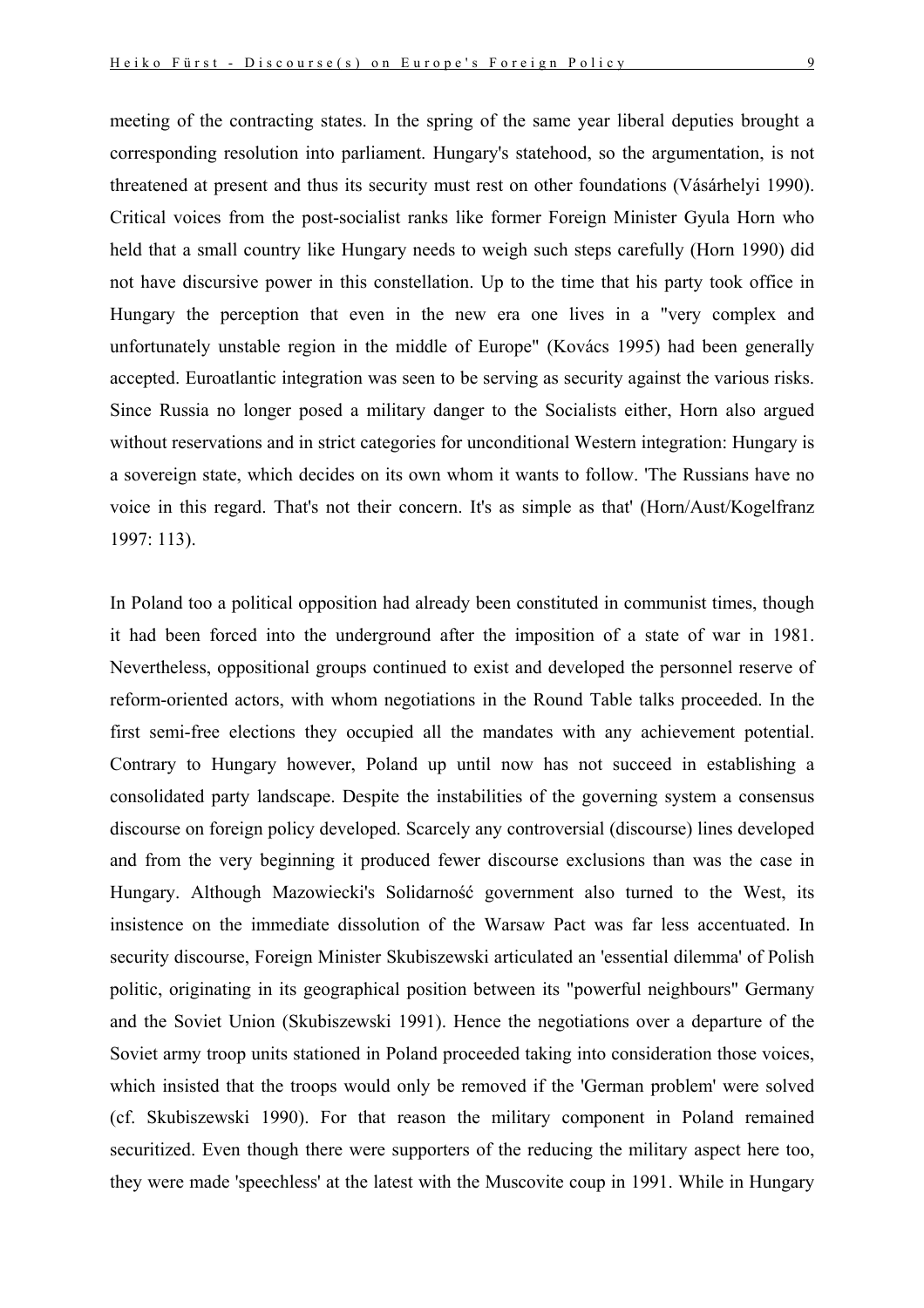it was mainly the liberal advocates from the earlier regime opposition who were the substantial carriers of the redefinition of security terms, in Poland geopolitical reasoning based on historical argumentation and the experience of new crises in Europe led liberals there towards a different interpretation: "We would prefer to live in a Europe with no arms and no alliances. But we do live in a world where military power remains the ultimate guarantor of security. We know that NATO is not a discussion club for idealists" (Geremek 1991: 19, Geremek 1997). Representatives of the post-socialist Left Alliance also followed this discourse line and argued, that because there had been some "errors of the past" (Cimoszewicz 1996) and because Poland had suffered "aggression from imperialist neighbours" (Kwaśniewski 1996) the present policy had to draw the consequences therefrom.

The starting point in Romania differed significantly from those in Hungary and Poland. During the dictatorship of Ceauşescu no organised opposition had developed, which after the bloody upheaval in December 1989, could have legitimately demanded governing authority. The reestablishment of some historical parties represented the only alternative to the old power elites. However, the extremely aged leadership of these parties were not successful in recruiting new members who would have been able to cope with today's political challenges by developing innovative solutions. State affairs thus remained in the hands of the old cadres, whose organisation won the first free elections with an overwhelming majority. In contrast to Hungary and Poland the Romanian government did not execute a clear western course by turning away from the Soviet Union. Instead, it pleaded for continued membership in the Warsaw Pact, whose security output it did not question. After the breakdown of communism, Romania was the only member of the Eastern alliance to sign a friendship treaty with the Soviet Union and thereby accepted the Falin-Kvizinskij formula, which prevented a free choice of the alliance system. Consequently, in security discourse there was no construction of a military endangerment by the Soviet Union as was the case in Poland. A new security architecture, maintained Defence Minister Spiroiu, had to develop without a dominant role for military forces (Spiroiu 1991: 319). Also President Iliescu explained that military means were not promising in dealing with security problems (Iliescu 1994: 44). Only with the decay of the Soviet Union and especially the Warsaw Pact was the military potential in the region perceived as being dangerous (cf. Paşcu 1992: 276). With the decomposition of the organisation, Romania had to build up its security exclusively on the basis of its own diplomacy and armed forces (Paşcu 1992: 279), which caused an "extremely acute and pressing" security problem" (Puşcaş 1992: 29). In contrast to the Polish case, however, this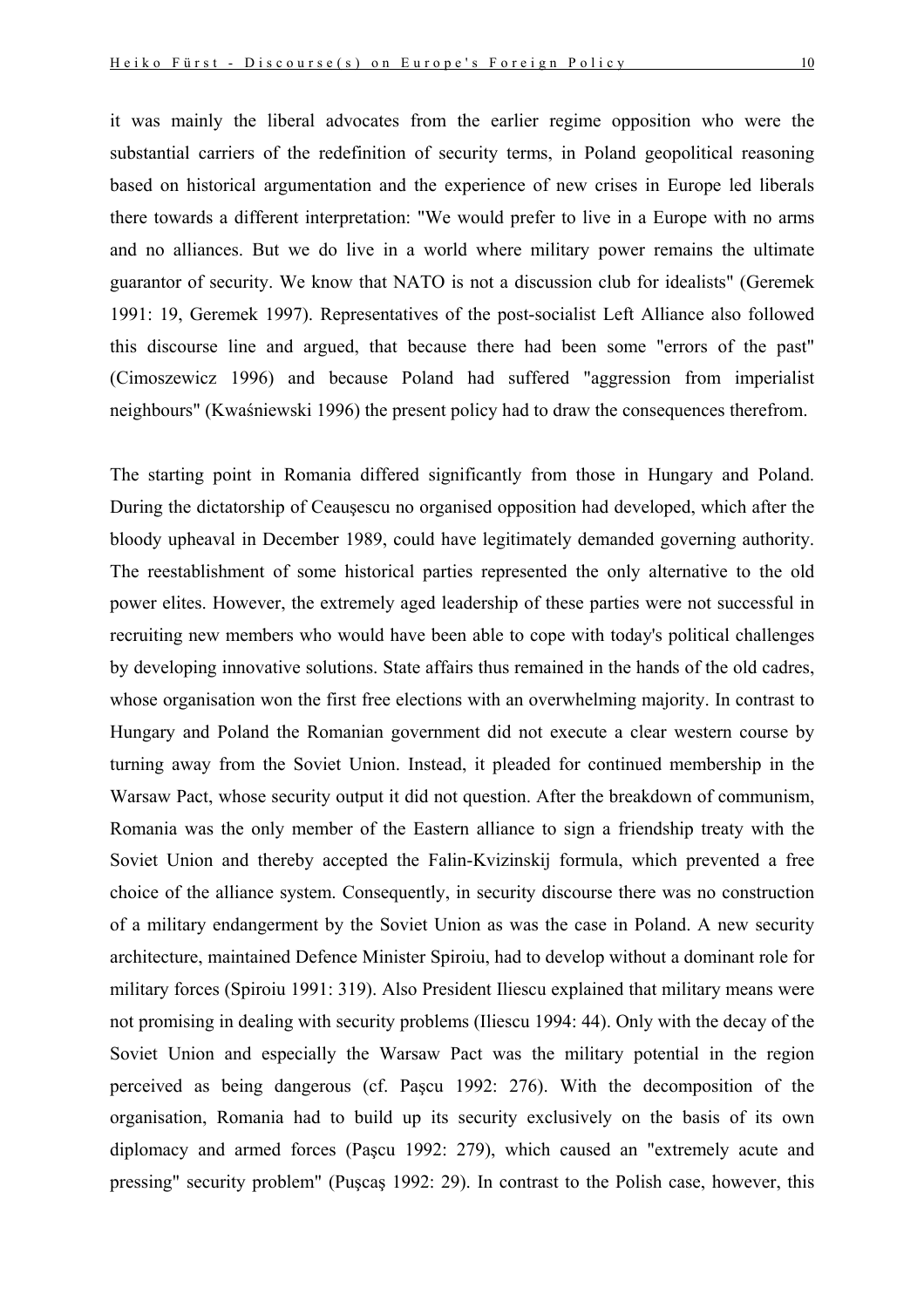did not lead to striving for integration into western institutions as fast as possible but to an increased consideration of Russian doubts. Even if systemic opposition were eliminated, maintained Vasile Puşcaş, the military component was still present (Puşcaş 1992: 30). Foreign Minister Meleşcanu warned that if NATO did not proceed very cautiously, it could contribute to creating new tensions in an already unstable region instead of projecting stability (Meleşcanu 1993: 13). The discourse of perceived military endangerment from the Soviet successor states has declined during the years with increasing approach of Romania to western structures. Nevertheless, in the Romanian political elite, sensitivity to Russia and its military potential continues right up to today to have an ambivalent character (Roncea/Fürst 2004).

### **European discourse and military security**

Since admission into NATO and the European Union considerations of a military endangerment of the country no longer play any role in Hungary. The actors affirm nevertheless that the Union, in view of various other security problems, has to "avail itself of the common foreign and security policy tools to ensure peace and stability of our region" (Mádl 2001). NATO and the European Union, maintains socialist party leader Kovács, have to play a complementary and supplementary role in responding to threats endangering international security (Kovács/de Hoop Scheffer 2004). After the decision to initiate strengthened cooperation in security and defence issues at Union level in 1999, the conservative government at first reacted with reserve. Prime Minister Orbán announced at that time that 'Hungary supports an independent European defence, if this does not weaken the abilities of NATO. We plead for the erecting of a European pillar in NATO' (Orbán 2000b: 8). Justifying his position Orbán emphasised that the primary aim was to acquire a security umbrella as a precondition for economic development and attracting private investments. European cooperation in security policy may therefore not weaken NATO. If in the future Europe should be capable of developing a functioning common defence policy, Hungary will be glad to participate in it (Orbán 2000a). Hungarian actors agreed that this goal should be the aim. In 2003 Prime Minister Medgyessy declared founding a 'real Europe' would be unimaginable without a common army (Medgyessy 2003). József Szájer, foreign policy expert of the current conservative opposition, wants to strengthen the European Union politically and militarily although this may be accomplished only in the long term (Szájer 2003). For this reason even after entering the Union, actors of the relevant Hungarian political parties perceive 'high politics'-issues to be the responsibility of NATO and the USA. However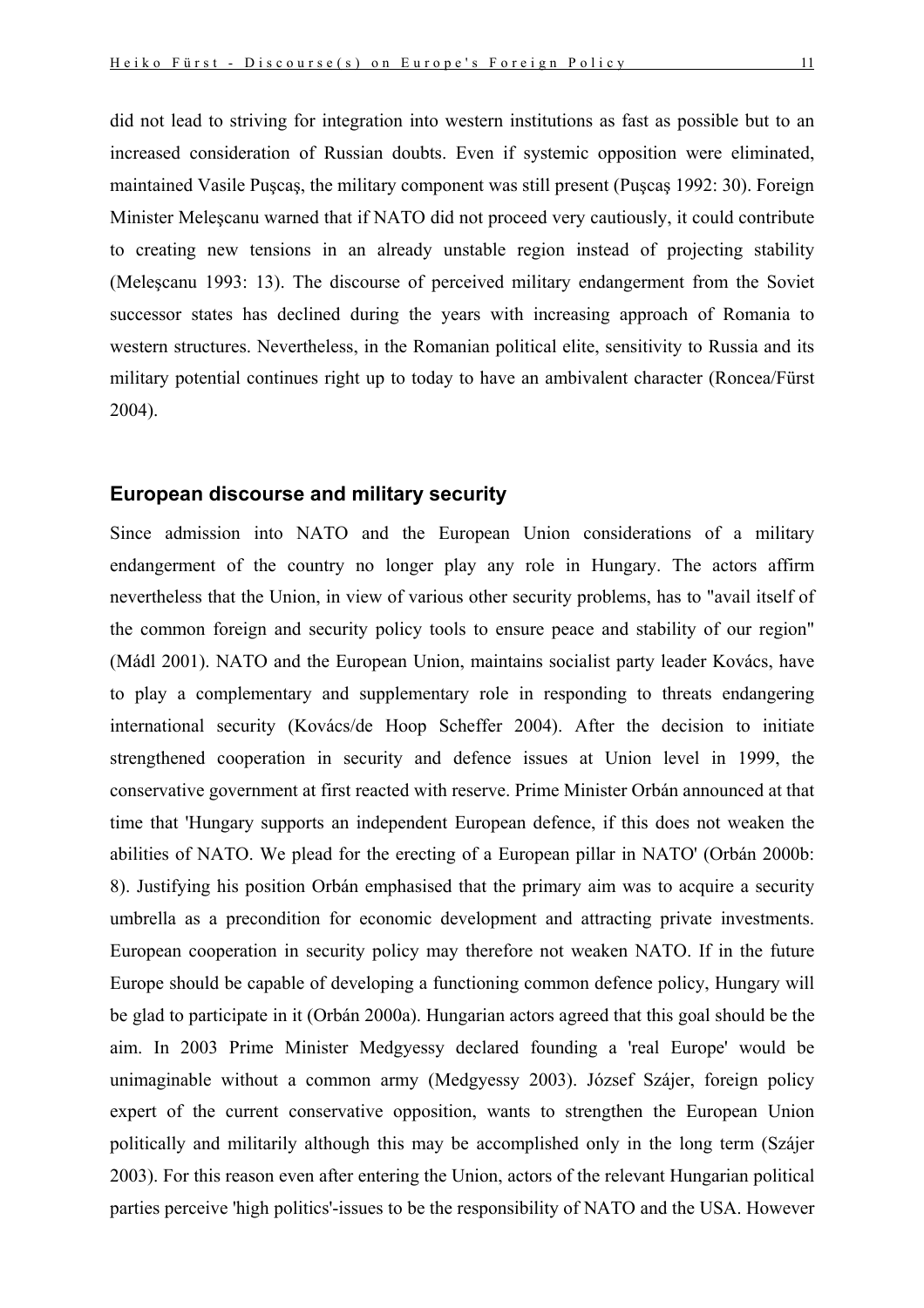this is for purely pragmatic reasons: The European Union at present does not command the necessary resources and the military security discourse in Hungary is too weak that no government in the foreseeable future would be in the position to grant additional funds for improving such capabilities.

Polish political actors support the further development of a common foreign policy in the European Union as well. Their first reactions to the initiative of increasing cooperation in security and defence issues however were even more reserved than those of the Hungarian elite. Both the socialist opposition as well as the civil government underlined the outstanding role of the North Atlantic alliance. Poland wants a 'NATO with a strong Atlantic pillar and an increasing European role', announced president Kwaśniewski (Kwaśniewski/Heller 1999). Head of government Buzek avowed Poland would 'support the idea of strengthening the European security pillar within NATO if it does not lead to competition' between the organisations (Buzek/Doerry/Krumm 2000: 131). The option of developing an independent European structure was even then impossible to articulate in the Polish discourse, if this were to have happened in agreement with NATO. Only with the surprisingly rapid development of the ESDP and Poland's confrontation with a fait accompli, did the Polish political elite speak of 'ESDP' or a 'European defence policy'. The argumentation about why an independent European policy was not desirable, reveal the central role of the military in the Polish understanding of security. On the one hand this concerns military capacities, as Danuta Hübner argued in the European convention: "Defence is not something [for which] we can rely on our gut feeling" (Hübner 2003); on the other hand it refers to the potential military endangerment to the country that Poland imagines. Wars, maintains Janusz Reiter, are a kind of natural law in East Central Europe (Reiter/Voß 2003), and former Polish Foreign Minister Olechowski,with concrete reference to Russia, adds: "a common European defence system would not be viable, since without the United States such an institution would not be capable of sovereign self-government. […] Without the United States it will not be possible to find a suitable place for Russia in Europe" (Olechowski 2001: 75). As a consequence of the military security discourse, for the Polish elite it is inconceivable to design a functional European security structure without integrating a strong and supposedly reliable external participant like the USA into this structure.

Romania's statements on the European security policy were not articulated in a pronounced and detailed manner. Differently than in Poland in particular there was little public interest in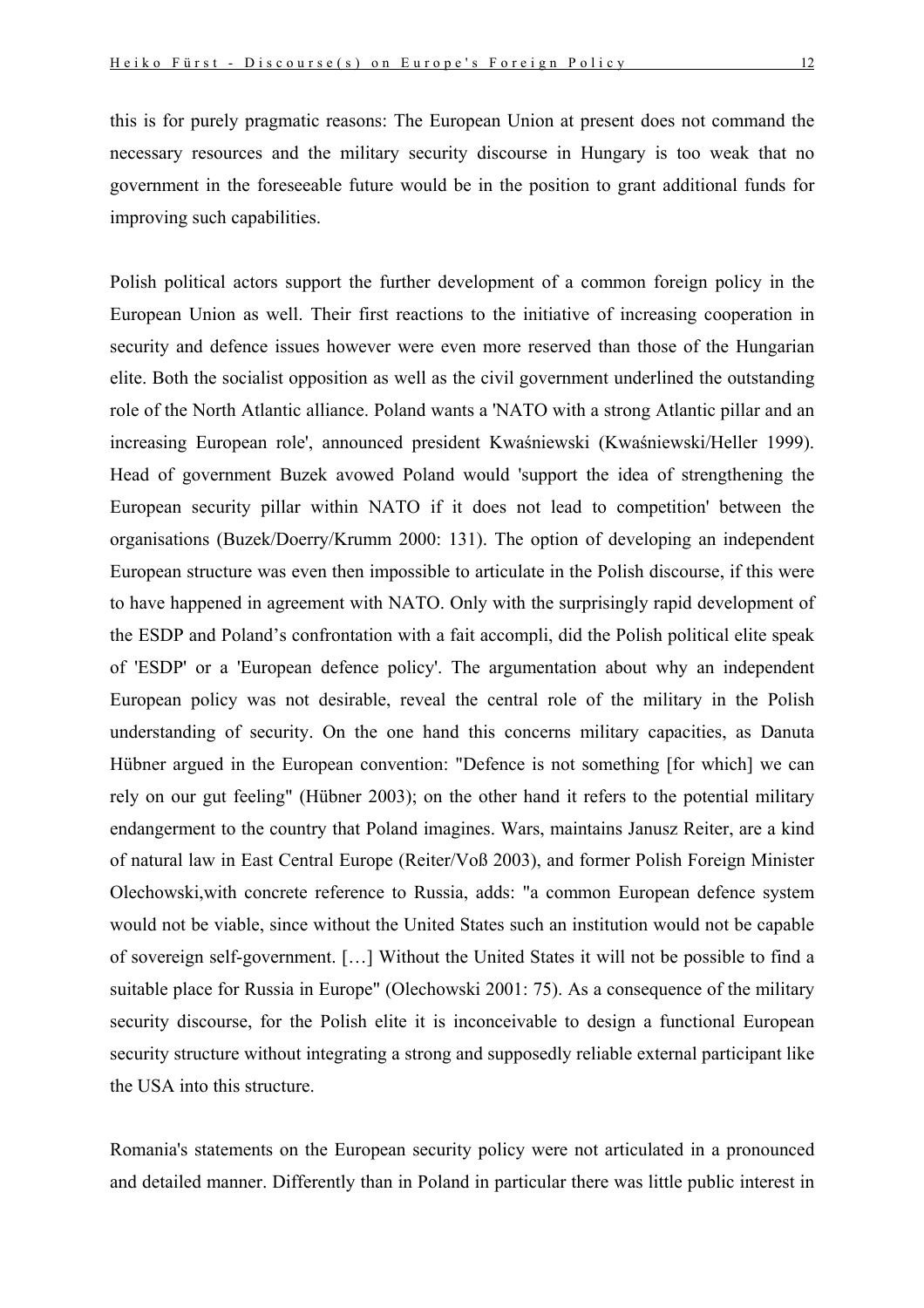this policy field (Calin 2002: 47). Romania too, which had not even joined NATO at this time, spoke for the influential role of the North Atlantic organisation and the USA, to which it wished to develop or maintain special relations. A "strategic partnership" with the United States was perceived as being of primary interest for Romania's foreign policy ([Ungureanu] 1999). ESDP, so EU-chief negotiator Puşcaş, would therefore depend on institutionalising relations with NATO (Puşcaş 2001: 216f). Also Foreign Minister Geoană and Defence Minister Paşcu envisioned European crisis reaction forces only within NATO structures. However these standpoints, though to some extent contrasting with those of the then EU member states, were not construed in a conflictual relationship, as was the case in Hungary and Poland. Contrary to other discussants Romanian actors largely rejected debating the longterm future prospects of the European security policy. Potential competition between ESDP and NATO could, however, develop only from this perspective. Since the elite in addition proceeded from a broad security understanding, according to which "a security and defense army is not […] exclusively shaped for war, but a vehicle of security and confidence building and preventive actions for peace and stability" (Maior/Matei 2002: 13), there remained enough space in the Romanian discourse to integrate both the European as well as the Atlantic structure without conflict. The question of building up parallel structures and the associated issue of niche capabilities for the respective European or Atlantic policies, remained unproblematic in Romania as well since in the process of modernising its own army Romania did not focus on niche capabilities. Instead, it followed a global strategy, which put the development of its own defence capacities into the foreground (Wilk 2002: 27f).

The analysis of the military security aspect in the three countries as well as the debates on ESDP shed some light on the different emphases that had developed in the security discourse after the system change. While in Hungary the military aspect disappeared in the euphoria of a new era, in the Polish debate old discourse patterns resurfaced, which construed neighbouring European countries as a source of danger. In Romania, though, a careful argumentation can be observed from the beginning. A real change in discourse here only happened in 1992 with the collapse of the Soviet Union. Since all countries perceive their geographic location as a crisis region, the national desire for a strong European foreign policy was congruent with the endeavour on Union level. With respect to the further development of cooperation in security policy however, it can be seen that the three national positions concurred in their critical evaluation of European security cooperation as it held the danger of potentially undermining NATO as the primary security guarantor. Nevertheless, their actual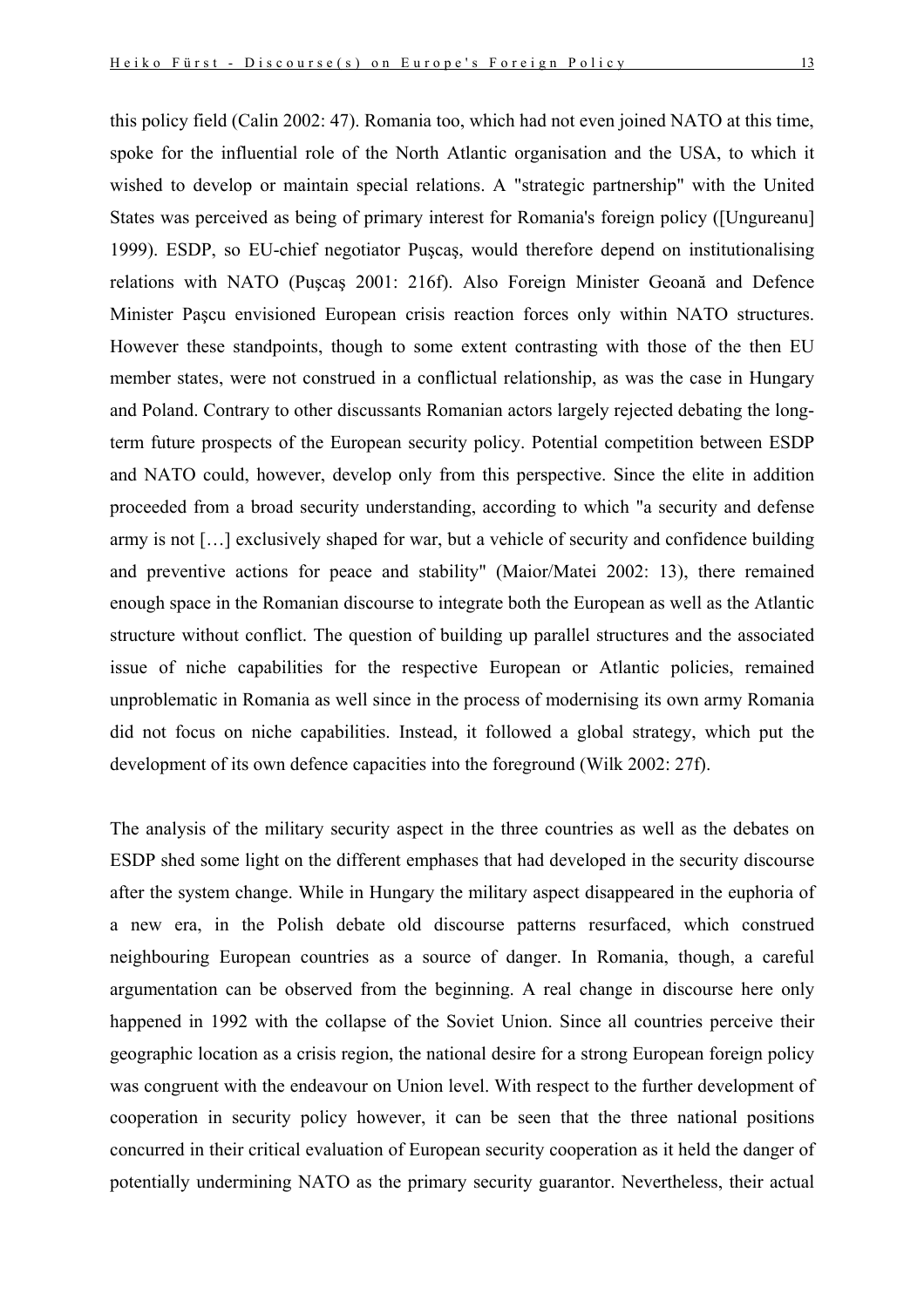policy on ESDP had been decidedly influenced by the desire to achieve a strong security governance in Europe. All the three countries are participating in the largest military ESDPoperation in Bosnia to date. Hungary has assigned its former 110 SFOR-soldiers to EUFOR and sent an additional 26 officers to the integrated police force in July this year. Poland has deployed about 230 soldiers in Bosnia and plans to send about the same number to a joint KFOR-battalion in 2006. Romania – although not yet an EU member – maintains a force of 110 troops in EUFOR, including a military police platoon in the integrated police unit. Increasing involvement therefore paralleled the adaptation processes in the respective discourse strands and lessened the gap between national and Union level. Hence, over the course of time national discourses approached the union discourse (and vice versa!). Above and beyond this, although the positions on ESDP corresponded in the three countries, their national *discourses* were diverging. While the paramount significance of NATO in the Hungarian discourse was justified by the absent capacities of the European Union, Polish actors argued for a security concept, which due to potential military endangerment from within Europe can only be achieved within the transatlantic alliance. Analysing the discourses on European security policy is thus to witness that on the one hand processes of integration and adaptation do indeed function over the time. On the other hand however the potential for these processes remains restricted by the limitations created by the existing national basic discourses, and – as recent developments in Poland have substantiated – by continuously rearticulating these boundaries, regressive trends may even occur.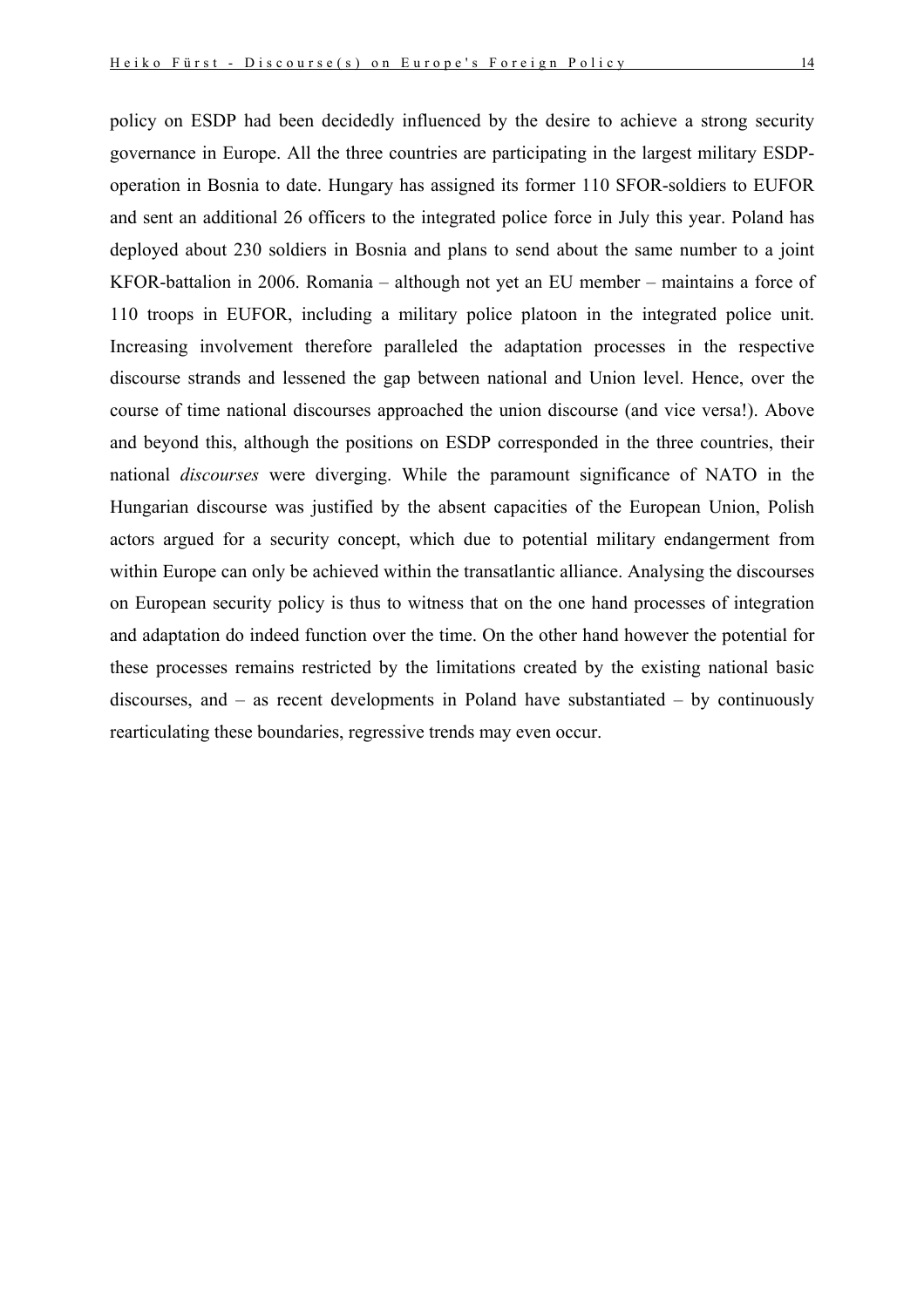# **Bibliography**

- Antall, József (1990): A kijelölt miniszterelnök programbeszéde az Országgyûlés ülésszakán. In: Magyar Külpolitikai Évkönyv 1990. Budapest: Magyar Köztársaság Külügyminisztériuma, 157-165.
- Balzacq, Thierry (2005): The Three Faces of Securitization: Political Agency, Audience and Context. In: European Journal of International Relations, 11, 2, 171-201.
- Burgess, J. Peter; Ola Tunander (2000): Introduction. In: Burgess, J. Peter; Ola Tunander (Eds.): European Security Identities - Contested Understandings of EU and NATO. Oslo: International Peace Research Institute Oslo.
- Buzan, Barry; Ole Wæver; Jaap de Wilde (1998): Security. A New Framework for Analysis. Boulder, London: Lynne Rienner.
- Buzek, Jerzy; Martin Doerry; Reinhard Krumm (2000): "Wir wollen Gleichberechtigung". In: Der Spiegel, 24/07/2000, 131.
- Calin, Daniel (2002): Romania. In: Missiroli, Antonio (Ed.), Bigger EU, wider CFSP, stronger ESDP? The View from Central Europe. Paris: Institut d'Études de Sécurité, 46-51.
- Campbell, David (1998): Writing Security. United States Foreign Policy and the Politics of Identity. Minneapolis, Manchester: University of Minnesota Press.
- Cimoszewicz, Włodzimierz (1996): Speech in the Polish Parliament on 14 February 1996. [Available at [http://www.zbiordokumentow.pl/1996/1/2.html,](http://www.zbiordokumentow.pl/1996/1/2.html) 11/02/2004]
- Dick, Charles (1994): Hungary's Security Policy. In: Jane's Intelligence Review, 6, 7, 310-311.
- Diez, Thomas (1998): Perspektivenwechsel. Warum ein "postmoderner" Ansatz für die Integrationsforschung doch relevant ist. In: Zeitschrift für Internationale Beziehungen, 5, 1, 139-148.
- Diez, Thomas (1999a): Die EU lesen. Diskursive Knotenpunkte in der britischen Europadebatte. Opladen: Leske + Budrich.
- Diez, Thomas (1999b): Speaking 'Europe': The Politics of Integration Discourse. In: Journal of European Public Policy, 6, 4, 598-613.
- Dunay, Pál (1993): Das alte Ungarn im neuen Europa? Ungarische Sicherheitspolitik nach dem Systemwechsel. Frankfurt/Main: Hessische Stiftung Friedens- und Konfliktforschung.
- Ehrhart, Hans-Georg, Ed. (2002a): Die Europäische Sicherheits- und Verteidigungspolitik. Positionen, Perzeptionen, Probleme, Perspektiven. Baden-Baden: Nomos.
- Ehrhart, Hans-Georg (2002): What Model for CFSP? Paris: Institut d'Études de Sécurité.
- Filtenborg, Mette Sicard; Stefan Gänzle; Elisabeth Johansson (2002): An Alternative Theoretical Approach to EU Foreign Policy. 'Network Governance' and the Case of the Northern Dimension Initiative. In: Cooperation and Conflict, 37, 4, 387-407.
- Garrett, Geoffrey; Barry R. Weingast (1993): Ideas, Interests, and Institutions: Constructing the European Community's Internal Market. In: Goldstein, Judith; Robert O. Keohane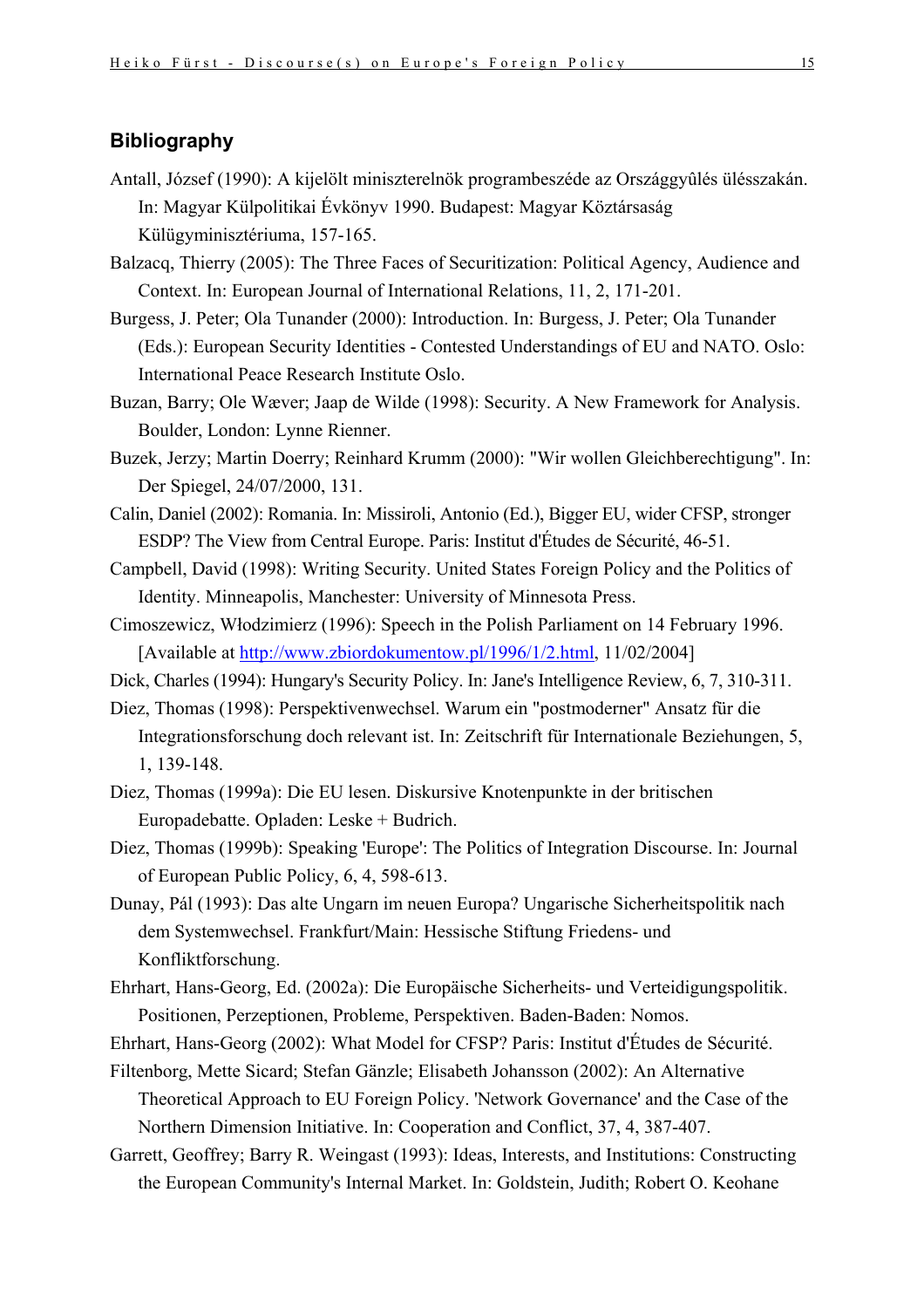(Eds.): Ideas & Foreign Policy. Beliefs, Institutions, and Political Change. Ithaca, London: Cornell University Press, 173-206.

- Geremek, Bronisław (1997): Address on the Occasion of the Signing of the Protocols to the North Atlantic Treaty on the Accession of Poland, the Czech Republic and Hungary. Brussels, 16 December 1997. [Available at <http://www.zbiordokumentow.pl/1997/4/8.html>, 18/09/2003]
- Geremek, Bronisław (1991): Unterwegs nach Europa. Erwartungen und Hoffnungen eines Polen. Stuttgart: Robert Bosch Stiftung.
- Gordon, Philip H. (1997): Europe's Uncommon Foreign Policy. In: International Security, 22, 3, 74-100.
- Grieco, Joseph M. (1995): The Maastricht Treaty, Economic and Monetary union and the Neo-Realist Research Programme. In: Review of International Studies, 21, 1, 21-40.
- Haas, Ernst B. (2001): Does Constructivism Subsume Neo-functionalism? In: Christiansen, Thomas; Knud Erik Jørgensen; Antje Wiener (Eds.): The Social Construction of Europe. London, Thousand Oaks, New Delhi: Sage, 22-31.
- Haas, Peter M. (1992): Introduction: Epistemic Communities and International Policy Coordination. In: International Organization, 46, 1, 1-35.
- Harnisch, Sebastian (2003): Theorieorientierte Außenpolitikforschung in einer Ära des Wandels. In: Hellmann, Gunther; Klaus Dieter Wolf; Michael Zürn (Eds.): Die neuen Internationalen Beziehungen. Forschungsstand und Perspektiven in Deutschland. Baden-Baden: Nomos, 313-360.
- Hill, Christopher, Ed. (1996): The Actors in Europe's Foreign Policy. London, New York: Routledge.
- Hoffmann, Stanley (2000): Towards a Common European Foreign and Security Policy? In: Journal of Common Market Studies, 38, 2, 189-198.
- Horn, Gyula (1990): Speech in the Hungarian Parliament on 26 June 1990. [Available at <http://www.parlament.hu/naplo34/017/0170020.html>, 19/01/2005]
- Horn, Gyula; Stefan Aust; Siegfried Kogelfranz (1997): "Das geht die Russen nichts an". In: Der Spiegel, 06/01/1997, 112-114.
- Howorth, Jolyon (2000): Britain, France and the European Defence Initiative. In: Survival, 42, 2, 33-55.
- Hübner, Danuta (2003): Personal Remarks to the European Convention Plenary Session. Brussels, 9-10 July 2003. [Available at [http://www.futurum.gov.pl/futurum.nsf/0/F125AABC2339A3E0C1256D63003FF983,](http://www.futurum.gov.pl/futurum.nsf/0/F125AABC2339A3E0C1256D63003FF983) 25/08/2003]
- Iliescu, Ion (1994): Wir sollten nicht nur den tragischen Aspekt der Dinge sehen. Intervention auf dem Forum von Crans-Montana. 20. Juni 1993. In: Rumänien in Europa und in der Welt. [Bucharest]: Redaktion der Zeitschriften für das Ausland "Rumänien", 42-46.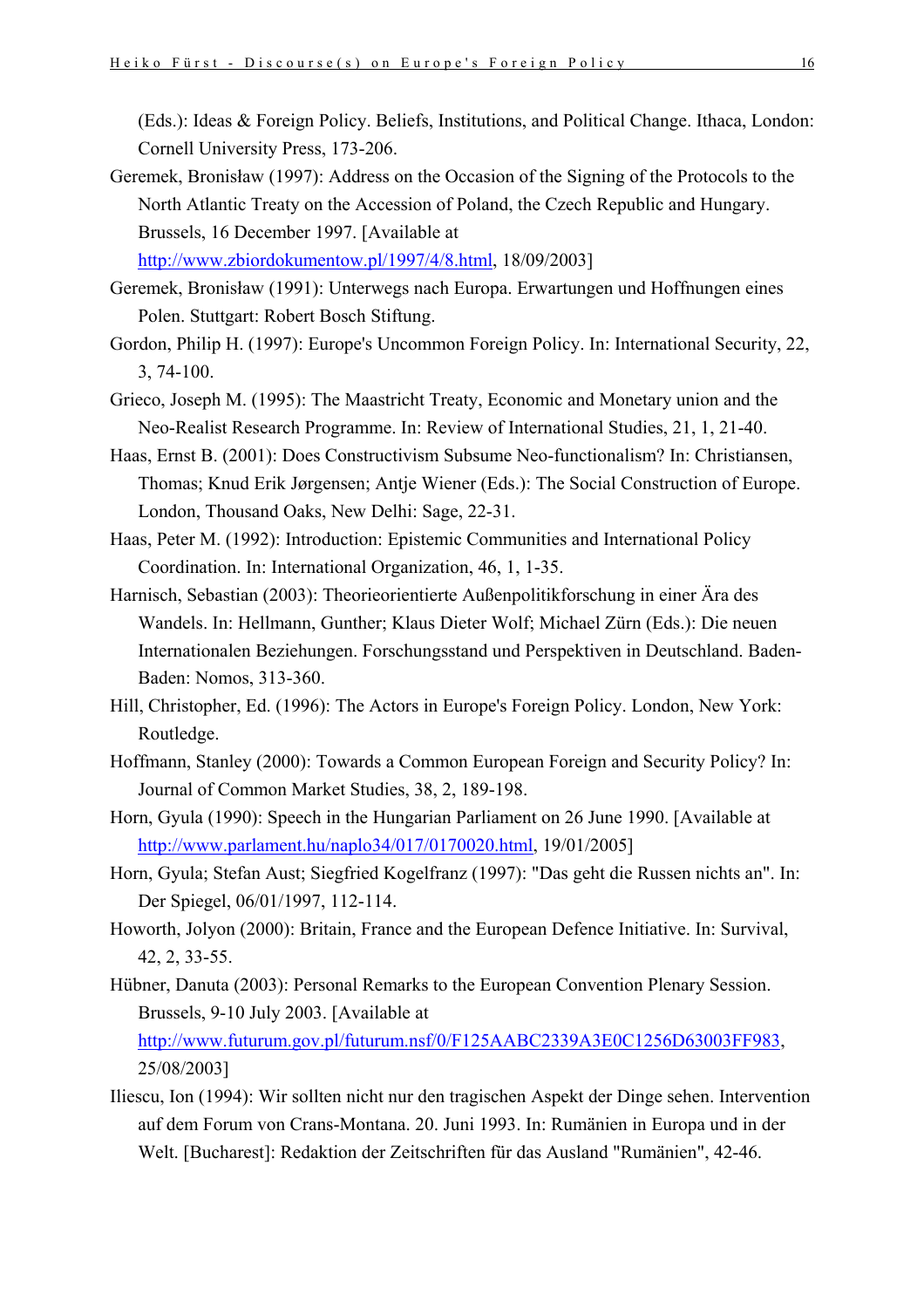- Jachtenfuchs, Markus (2003): Regieren jenseits der Staatlichkeit. In: Hellmann, Gunther; Klaus Dieter Wolf; Michael Zürn (Eds.): Die neuen Internationalen Beziehungen. Forschungsstand und Perspektiven in Deutschland. Baden-Baden: Nomos, 495-518.
- Joerißen, Britta; Bernhard Stahl, Eds. (2003): Europäische Außenpolitik und nationale Identität. Vergleichende Diskurs- und Verhaltensstudien zu Dänemark, Deutschland, Frankreich, Griechenland, Italien und den Niederlanden. Münster: LIT.
- Knowles, Vanda; Silke Thomson-Pottebohm (2004): The UK, Germany and ESDP. Developments at the Convention and the IGC. In: German Politics, 13, 4, 581-604.
- Kovács, László (1995): Does a Europe compatible Hungary Make a Realistic Aim? Interview. In: Current Policy, 2.
- Kovács, László; Jaap de Hoop Scheffer (2004): Sajtótájékoztatója, 2004. március 21. Budapest: Magyar Köztársaság Külügyminisztériuma. [Available at [http://www.kulugyminiszterium.hu](http://www.kulugyminiszterium.hu/), 25/05/2004]
- Kwaśniewski, Aleksander (1996): Address before the North Atlantic Council, Brussels, 17 January 1996. [Available at <http://www.zbiordokumentow.pl/1996/1/15.html>, 11/02/2004]
- Kwaśniewski, Aleksander; Edith Heller (1999): Polen wird ein ernstzunehmender Partner sein. In: Frankfurter Rundschau, 12/03/1999.
- Laclau, Ernesto; Chantal Mouffe (1985): Hegemony and Socialist Strategy. Towards a Radical Democratic Politics. London: Verso.
- Larsen, Henrik (1997): Foreign Policy and Discourse Analysis. France, Britain and Europe. New York, London: Routledge.
- Lipschutz, Ronnie D. (1995): On Security. In: Lipschutz, Ronnie D. (Ed.), On Security. New York: Columbia University Press, 1-23.
- Mádl, Ferenc (2001): Speech by the President of the Republic at the Conference on the Common Future of Hungary and the EU, 5 June 2001. [Available at [http://europa.eu.int/futurum/documents/other/sp050601\\_en.htm,](http://europa.eu.int/futurum/documents/other/sp050601_en.htm) 01/09/2003]
- Maior, George Cristian; Mihaela Matei (2002): Defense Policy Developments: Old and New Missions for the Armed Forces. Bucharest: Institute for Political Studies of Defense and Military History.
- Marcussen, Martin; Thomas Risse; Daniela Engelmann-Martin; et al. (2001): Constructing Europe? The Evolution of Nation-State Identities. In: Christiansen, Thomas; Knud Erik Jørgensen; Antje Wiener (Eds.): The Social Construction of Europe. London, Thousand Oaks, New Delhi: Sage, 101-120.
- Medgyessy, Péter (2003): Interjú a L'Expressben. [Available at <http://www.miniszterelnok.hu/archivum.php?hir=598>, 29/09/2003]
- Meleşcanu, Teodor (1993): Sicherheit in Mitteleuropa ein "Plussummenspiel". In: NATO-Brief, 41, 5, 12-18.
- Müller-Brandeck-Bocquet, Gisela, Ed. (2002): Europäische Außenpolitik. GASP- und ESVP-Konzeptionen ausgewählter EU-Mitgliedstaaten. Baden-Baden: Nomos.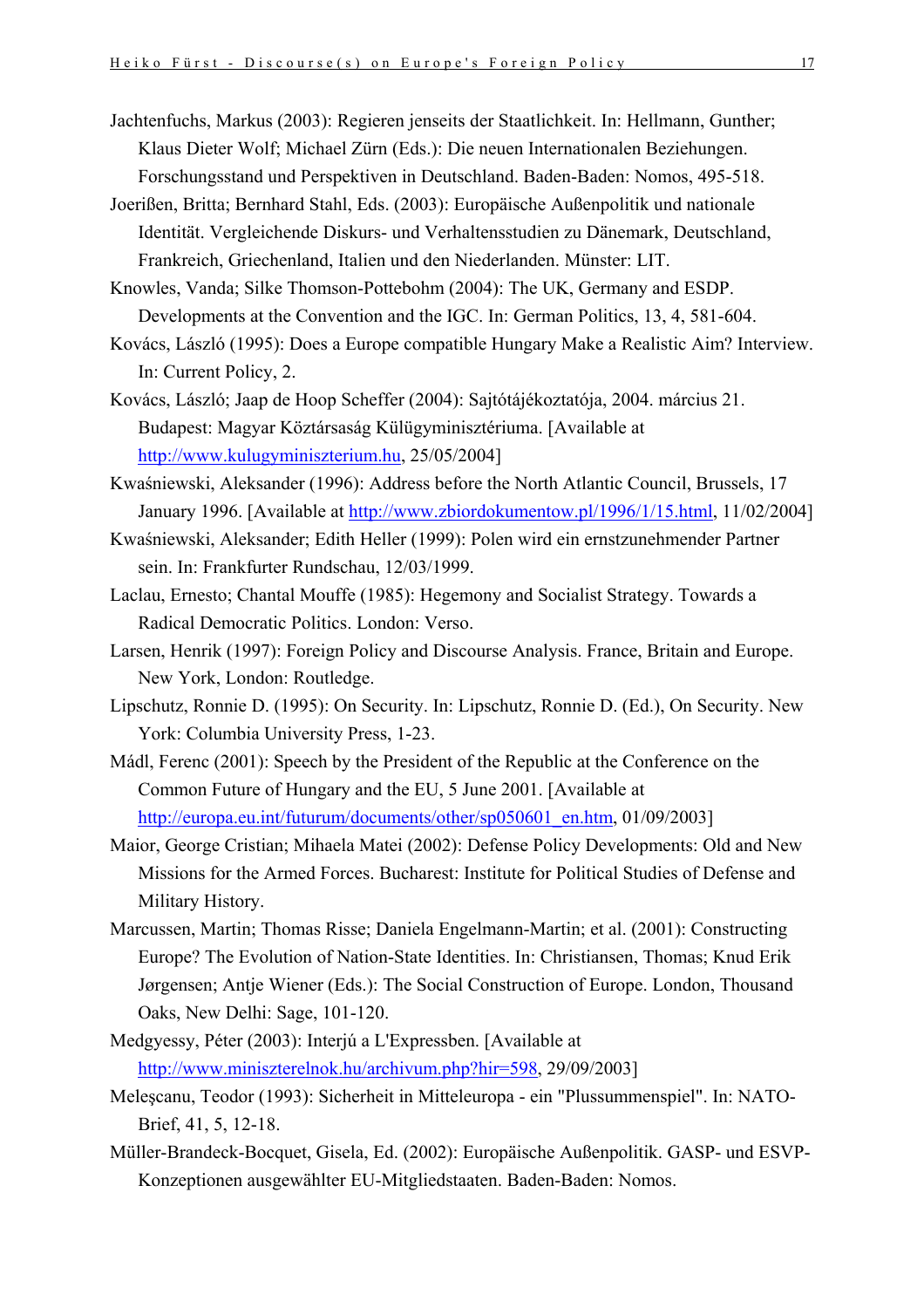- Nadoll, Jörg (2000): Diskursanalyse und Außenpolitikforschung. Trier: Lehrstuhl für Internationale Beziehungen / Außenpolitik, Universität Trier.
- Nuttall, Simon J. (1992): European Political Co-operation. Oxford: Clarendon Press.
- Øhrgaard, Jakob C. (2004): International Relations or European Integration: Is the CFSP *sui generis*? In: Tonra, Ben; Thomas Christiansen (Eds.): Rethinking European Union Foreign Policy. Manchester, New York: Manchester University Press, 26-44.
- Olechowski, Andrzej (2001): Political System and Foreign Policy. European Union Polish Project in Progress. In: The Polish Foreign Affairs Digest, 1, 1, 61-76.
- Orbán, Viktor (2000a): A miniszterelnök felszólása az Országgyûlés Európai Uniós vitanapján, Budapest, 2000. november 30. Budapest. [Available at <http://www.kum.hu/Archivum/Korabbiszovivoi/2000/Martonyi/1130euvita.htm>, 20/07/2004]
- Orbán, Viktor (2000b): "Viele fröhliche Ministerpräsidenten". In: Die Welt, 13/12/2000, 8.
- Paşcu, Ioan Mircea (1992): Romania's Response to a Restructured World. In: Nelson, Daniel N. (Ed.): Romania After Tyranny. Boulder, San Francisco, Oxford: Westview Press, 271-284.
- Puşcaş, Vasile (1992): "Nationalization" of Defence in Central-Eastern Europe and European Security. In: Revue Roumaine d'Études Internationales, 26, 1, 29-32.
- Puşcaş, Vasile (2001): The International Identity of the European Union. In: Năstase, Adrian (Ed.): Romania and the Future of Europe. Bucharest: Monitorul Oficial, 209-221.
- Reiter, Janusz; Peter Voß (2003): Bühler Begegnungen: Peter Voß im Gespräch mit Janusz Reiter: "Ist Europa nur einig, wenn es gegen die USA geht?" In: 3 sat, 12/08/2003, 22:25h-23:10h.
- Roncea, George; Heiko Fürst (2004): Interview. Bucharest, 22/10/2004.
- Schimmelfennig, Frank; Wolfgang Wagner (2004): Preface: External Governance in the European Union. In: Journal of European Public Policy, 11, 4, 657-660.
- Schneider, Heinrich (2004): Die Zukunft der differenzierten Integration in der Perspektive des Verfassungsvertrages und der Erweiterung. In: integration, 27, 4, 259-273.
- Skubiszewski, Krzysztof (1991): Foreign Policy Issues at the Start of 1991. Speech in the Polish Parliament on 14 February 1991. [Available at <http://www.zbiordokumentow.pl/1991/1/8.html>, 11/09/2003]
- Skubiszewski, Krzysztof (1990): Speech in the Polish Parliament on 26 April 1990. [Available at [http://www.zbiordokumentow.pl/1990/2/2.html,](http://www.zbiordokumentow.pl/1990/2/2.html) 11/09/2003]
- Smith, Hazel (2002): European Union Foreign Policy. What is Is and What it Does. London, Sterling: Pluto Press.
- Smith, Karen E. (2004a): The Making of EU Foreign Policy. The Case of Eastern Europe. Houndmills, Basingstoke, New York: Macmillan.
- Smith, Michael E. (2000): Conforming to Europe: the Domestic Impact of EU Foreign Policy Co-operation. In: Journal of European Public Policy, 7, 4, 613-631.
- Smith, Michael E. (2003): The Framing of European Foreign and Security Policy: towards a post-modern Policy Framework? In: Journal of European Public Policy, 10, 4, 556-575.